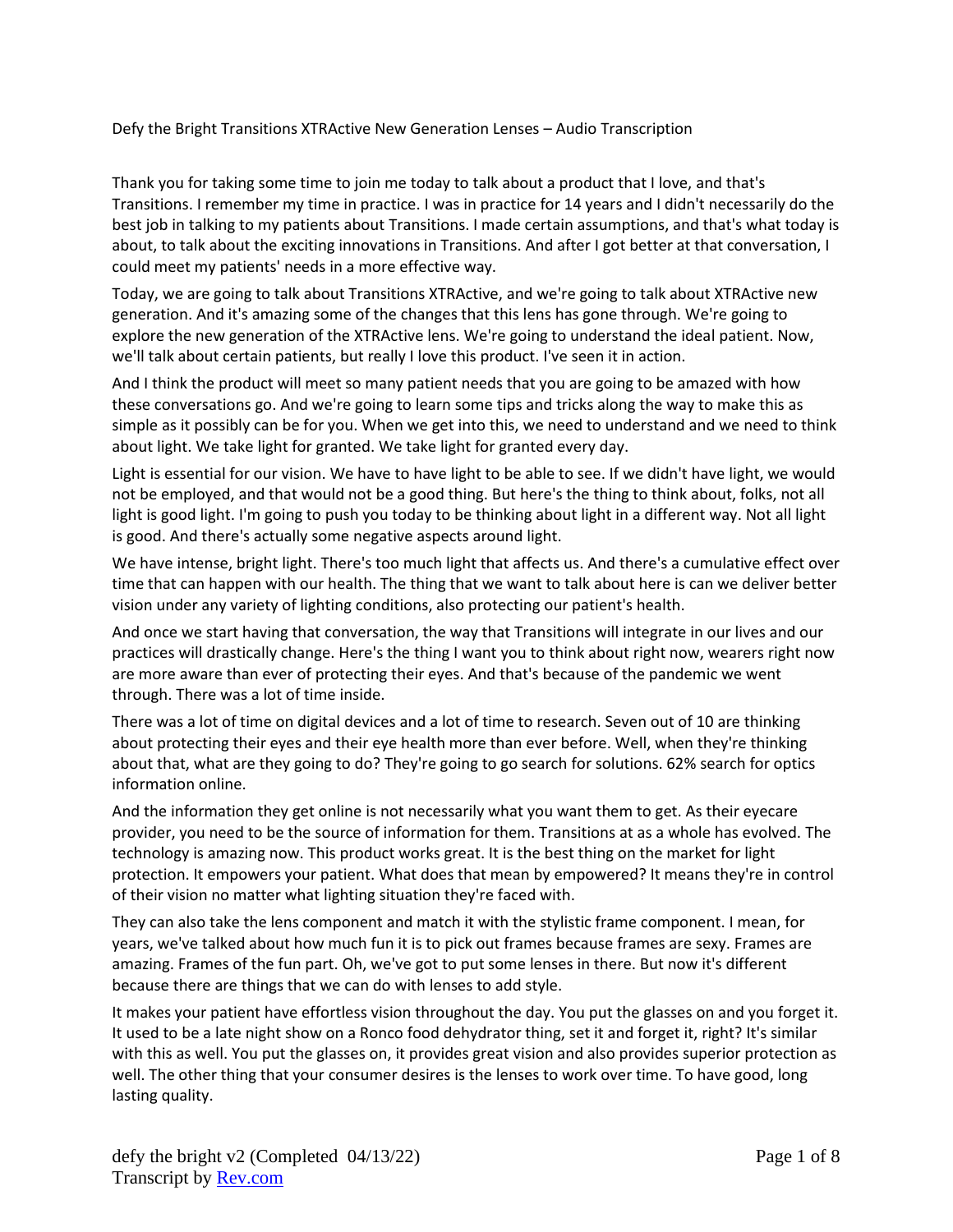Those are the attributes of Transitions. And this product has evolved and done amazing things. Transitions itself is an amazing company. They are the pioneers in light protection. They've been doing this since the 1990s. They set the bar for technology and the competitors try to get as good as. But by the time the competitors even get close, Transitions is two steps ahead of them. That's why they're the number one global lens brand awareness.

The Transitions brand will resonate with your customers. Let's talk about Transitions and how XTRActive fits in the portfolio. Now, as we're talking today about Transitions XTRActive new generation, we can't forget about Transitions Generation 8. That product launched. It was amazing. I remember when I got my first set of Gen 8 lenses. It was one of the few times I can remember in my optical experience. It was a wow moment for me.

These lenses actually eclipsed the hype that I thought they were going into. These products were great. If we think about Transitions Gen 8, remember from clear to dark, really for all wearers out there. Now, if we need a little bit of extra darkness, that's where XTRActive new generation comes in. These still go from clear, but they go to extra dark.

Think about your more light sensitive patients. XTRActive new generation is in three colors, as you can see there. And there is a product that is out there called XTRActive Polarized, that is very exciting as well based on the same platform. Here's a thing, folks, I want you to think about. Nine out of 10 of your patients are light sensitive.

90% are light sensitive. Do 90% of your patients bring that up to you? Of course, not. The answer is no. Why? Well, they think it's normal. They think there's no solution. Why would they bring up a problem if they don't believe that there's a solution. But 90% of the people that you are going to see tomorrow, the next day, whenever it is, are light sensitive.

Three out of 10 of those are what we determined to be very light sensitive. All right. What does very light sensitive mean? You know these patients. These patients come in and you have no doubt that they are light sensitive because they feel the real and painful symptoms 2.2 times more than others. But please don't think about Transitions XTRActive new generation just for this patient demographic.

Because as will show throughout the content, that it can meet the needs of numerous patients. But if you have this patient in front of you, you need to start thinking XTRActive new generation. These people are suffering and need a solution. Our modern lifestyles that we live though, really makes this problem worse. They amplify the struggle we have with light. We're indoors. We're outdoors. We're exposed to different artificial light sources indoors.

Remember, the sun emits 100 times the intensity of electronic devices and screens. A lot of our time energy is focused on, oh my gosh, these screens are causing damage. And that's what our patients are thinking. They're not necessarily wrong in that, but they're not 100% correct either. What they're missing is the fact that if they're worried about devices, they need to be really worried about going outside without protection on.

But 22% of the people out there declare they spend more time going outdoors in bright sunshine than before the pandemic. Makes sense. We don't feel well. We're inside. What do we want to do? We want to go outside and get some of that beautiful sun? But if they're outside without correction on, that creates an issue. 66% of the people declare they spend more time indoors in front of a screen.

All right. How is the story coming together? We're more aware of it. We have more of exposure to digital devices, which do emit some harmful blue light, but the amount that you get when you go outside for that two minutes can really outdo the amount that you've been exposed to for eight hours being indoors. It's cumulative exposure over time.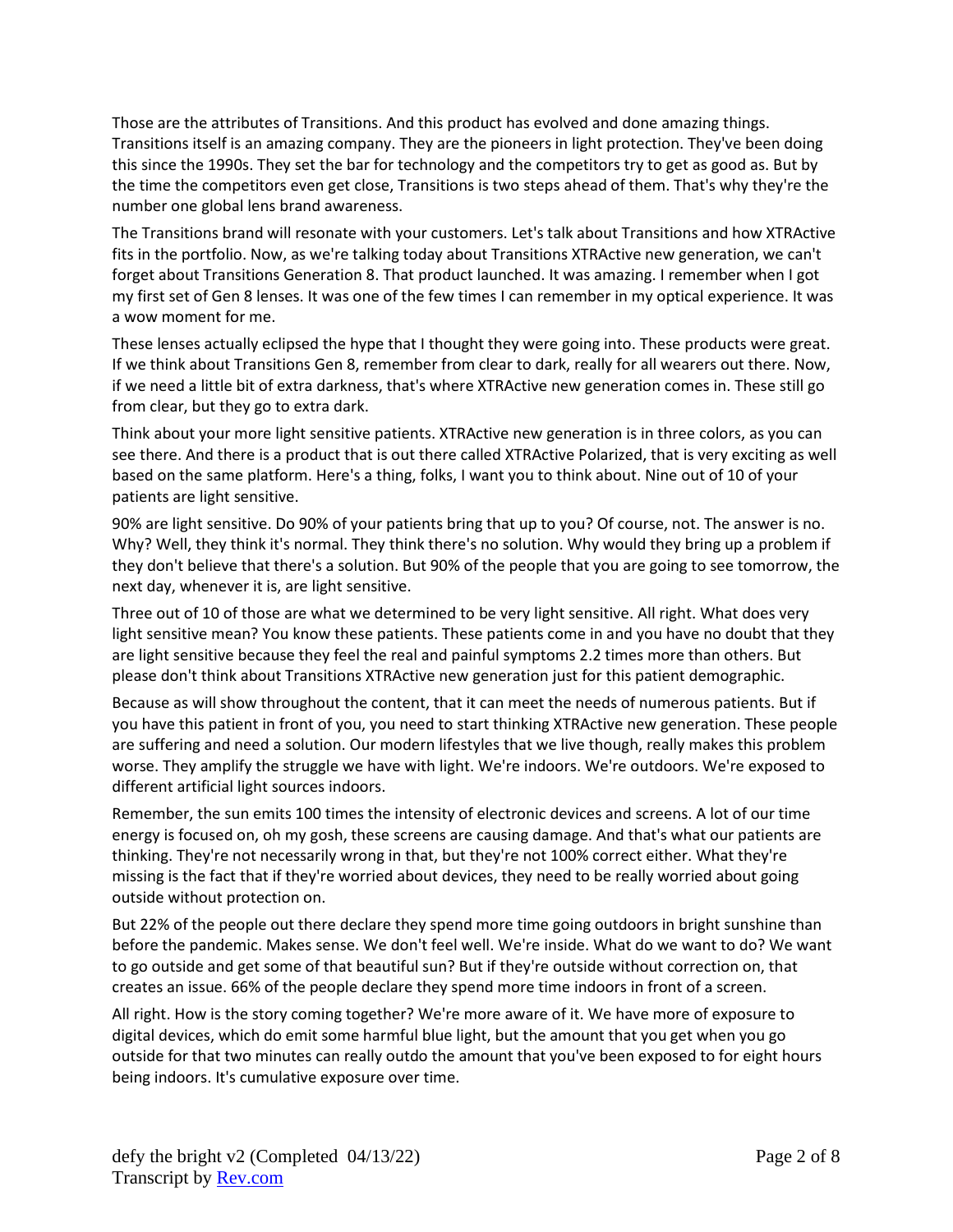We have to think about how our consumers function indoors and how they function outdoors, and how many times they go outside for 10, 15 minutes without any sunglasses on because all they want to do is just go outside, get a little bit of fresh air. But if they're outside unprotected-

## PART 1 OF 4 ENDS [00:08:04]

... side, get a little bit of fresh air. But if they're outside and not protected, that sun is emitting much more blue light and damage could be occurring. And so of course we want to talk to them about a product that adapts to their busy lifestyle. It's an easy thing. How can we create a product that adapts to the amount of light that they're faced with, provides great protection and great vision, no matter what the circumstance? And that's what we're going to talk about with Transitions' Xtractive New Generation.

We're going to really hit on what's different and why it's a new generation. And ladies and gentlemen, the differences are amazing. Once again, the people that are going to come in wanting this product, but will not know how to ask for it, because they don't even know there's different types of Transition lenses, like we've already talked about. They're the very light-sensitive people, or they could be people that aren't necessarily perceived by you as super light sensitive, but yet they lead an active lifestyle where they're exposed to high intensity lighting situations, or it could be the double whammy there, and it's both of them.

Think about how light is functioning throughout the day and the different levels of illumination that we are exposed to. If you step back for just a minute, it's really crazy on what happens. You can go all the way from outside, intense light, with reflections, coming off a building, snow, sand, water, hopefully all the fun places we get to go. Could be 80,000 plus looks.

And then all of a sudden we start going back indoors, maybe into the grocery store, maybe back to our office, and we come down to somewhere between 500 and 2000 [inaudible 00:09:33]. Or we're inside of our house, we're on screens, we're driving at night, my gosh, that's a lot of adaptation throughout the day. Are they in lenses that adapt to that? Or are they not? If we can put them in lenses that do that, we make their vision effortless and we empower them.

What are some of the reasons that people search for extra light protection? Why are they getting out there saying, "Oh man, I have a problem, how do I solve it?" Well, day driving is a big thing. A lot of people, that's when they're really become aware of intense light, glare and those type things when they drive in the morning. There's more light that bothers them in the afternoon. Maybe they're in front of the screens a lot. They could be in artificial lighting indoors, or of course when they're outdoors. This is what our consumers and our patients are exposed to. And that's why they look for extra light protection.

We're going to hit on the fact that new generation dies, and Transitions' Xtractive New Generation is different. There's new technology there that is going to give you unmatched darkness and unmatched light protection. Keep thinking about extra. The best extra darkness. And we'll talk about all these things. And then we'll talk about the why, here in just a minute. 83% of consumers are very satisfied with the darkness of these lenses, with the darkness. That's like the number one thing in all situations.

I know what many of you that have been doing this for a bit like me are thinking, okay, what about the hot temperatures? If we remember how Transitions' technology works, something has to activate the molecule. But then in any chemical action, there's an action and a reaction. The reaction is to get it back to clear. What does that? Well, as we'll find out, ultraviolet radiation and visible light cause a molecule to change to its darkened state, but then heat, historically, has caused it to go back to its clear state.

And that's still the case, but that's why earlier generations were very temperature dependent. That's why earlier generations got darker when it was colder because the ultraviolet invisible light was there,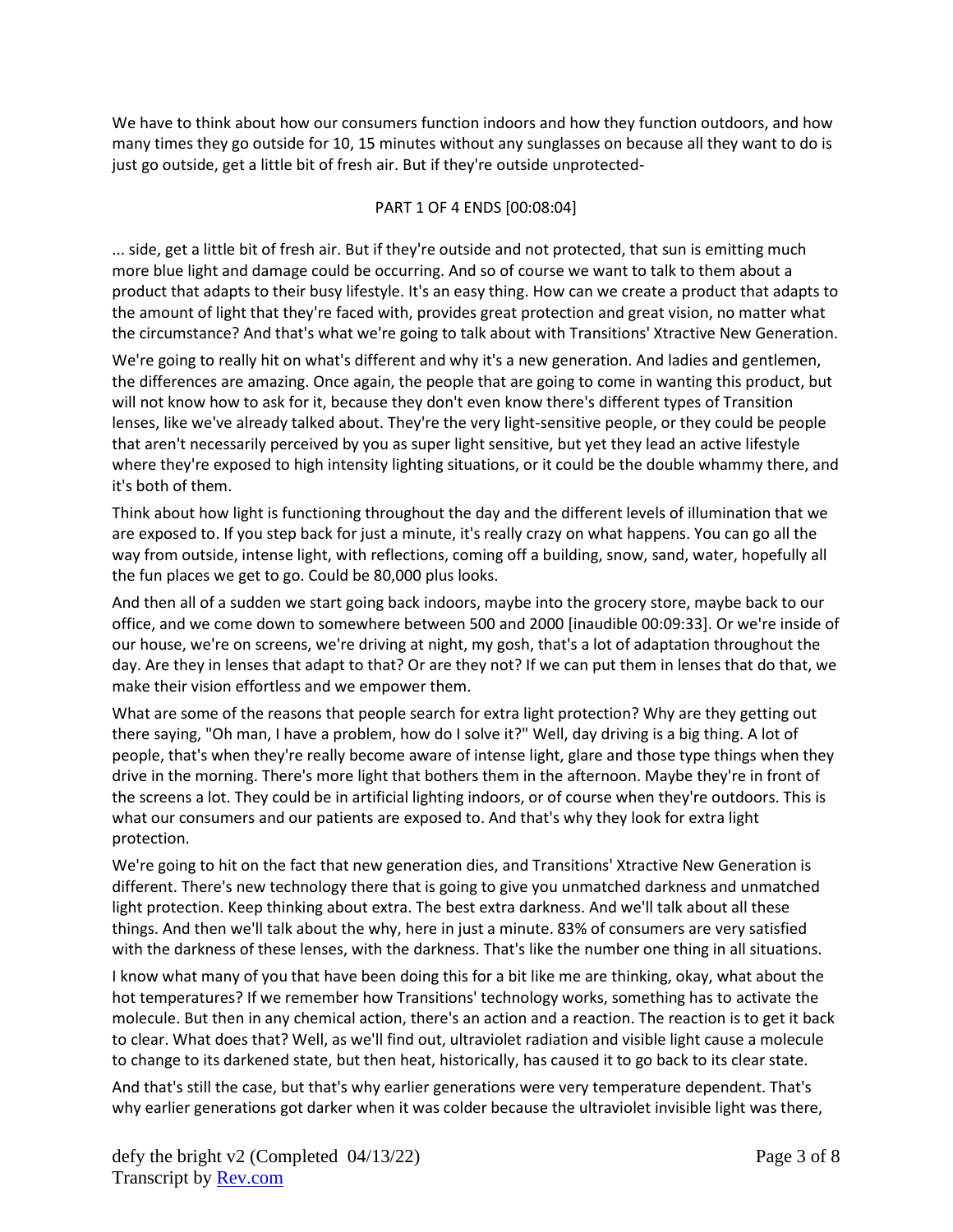but the temperature wasn't there. So you had the molecules going one way, and not going back as fast the other way. The great thing about Xtractive New Generation is they found out a little trick in how they can make this work better. So even if heat is still present, the dyes are more activated than they used to be. And that's why 83% are satisfied with the darkness in all situations, including temperature.

Now this is the only photochromic lens that gets to category three levels at 35 degrees celsius, which if I do a quick math, that somewhere in the mid 90s. I never learned celsius very well. Somewhere in the mid 90s. That's hot, and the lens is still getting into category three. Maybe saying, "Whoa! Why just a category three, Dr. Parker?" Here's why. Once you get darker than a category three, you get into category four. That is classified as a special use and not an everyday lens. This is exciting right here. Even in the hot temperatures, this thing still gets to category three.

All right. Now the car. Oh, boy. This is a big one here. We talk about darkness in the car all the time. Xtractive New Generation is the only photochromic lens achieving category two levels in the car. 93% of the people that wear this, feel their eyes are better protected in the car than with sunglasses. Now that should make you scratch your head for just a hot second. And I'm like, huh? Are you sure? I got to reread this and take a look at the study again. But here's the thing that's magical about it. Because the lens changes, the patient has a perception that it does a better job of knowing the things that are out there that can damage them and adapting to them.

So there's variability in the lens, and it going from clear to tinted, actually is a technological advancement that the patient perceives that this lens is outperforming and outprotecting just a standard old pair of sunglasses. Pretty cool. It gets to a category two level in the car. I promise you, we will talk about the why behind that in just a moment.

The thing that's really great to know about photochromic lenses in general is, historically, there's always been a little bit of a trade-off. If the lens historically has gotten super dark outside, that's what the patient wants, consumer wants. It's taken a while to fade back indoors. So you had to kind of Rob Peter to pay Paul. If you wanted to get really dark outside, great, but it's going to take a few minutes to get clear indoor. As technology advance, in Transitions, that no longer is a trade-off there. That's why Xtractive New Generation get super dark outside, but is up to 35% faster fadeback.

Now, I know many of you're going, here is a question I get asked all the time, "What's the time, doc?" No, there's no stopwatch on this. Because there's so many variables that go into that, it's tough to put an exact timeline. But it is a noticeable difference in fadeback. So noticeable that 98% are overall satisfied versus wearing a clear lens.

Blue light protection. We've already talked about this earlier. If you are really focused, pun intended, on blue light, Xtractive New Generation should be your workhorse right here. And here is why. Because indoors, there's nothing better. It blocks 34%, 34% of harmful blue light indoors. And then when you go outside and it gets activated, it blocks up to 90% of harmful blue light. There's not a better product, aesthetically and functionally on the face of the earth for blue light than Xtractive New Generation. 34% harmful blue light blocked indoors. You go outside, it blocks 90%. This is an amazing product.

Wanted to do a study. Transitions studies are amazing on how they work because they use real life scenarios to understand how the product performs, not just in the lab, not just in boring laboratory settings, but how does it perform in the real world with real life modeling, real life testing? And is it going to perform under the varying circumstances that our patients subject their vision to day in and day out? And here's what they found. And what they did here is they had consumers wear Transitions' Xtractive New Generation-

PART 2 OF 4 ENDS [00:16:04]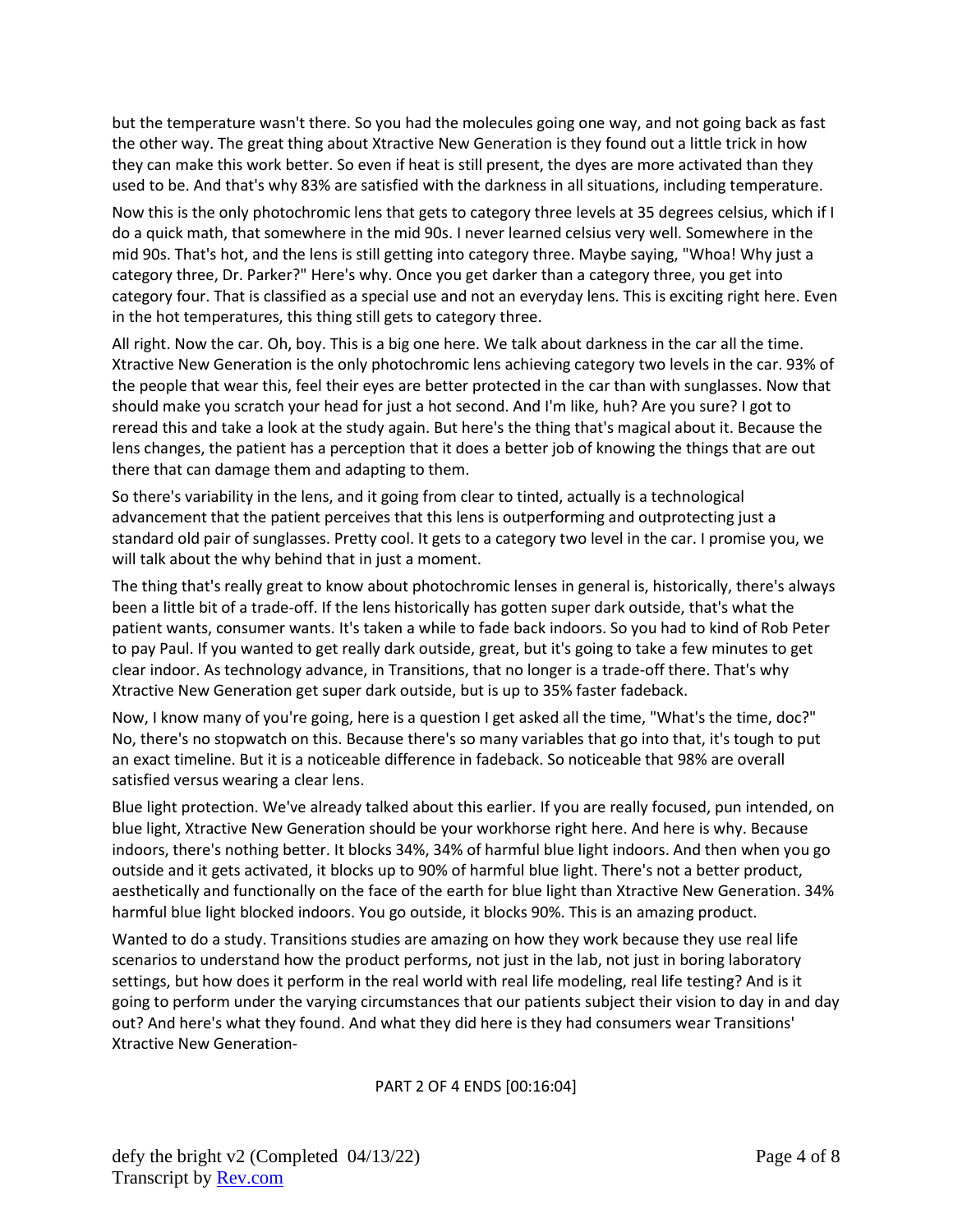... is they had consumers wear Transitions XTRActive New Generation for a week and then also wear a pair of clear, premium single vision lenses for a week and compared. 97% saw quickly and precisely. 98% experienced amazing clarity of vision. 94% had a wider field of vision. You got to be thinking, "What in the world? The first two I got. The third one seems kind of weird."

Here's the thing. We find out that when we manage light better and protect the delicate photo receptors on the back of their eye gives them the visual stimulation they need, not an abundance of stimulation. They perform better, they're not bleached out. And if we have more retinal cells that aren't bleached out, we have a noticeable wider field of vision.

Here's what you should be concerned about. After comparing these to premium, clear single vision lenses, 96% would recommend them to their friends or family or co-workers. 98% want to buy them again. 98% satisfaction rate. Wow. But yet, around 20 to 25% of the population right now is in transition lenses. It's got to change. The technology has evolved. The technology's better. You can have confident confidence knowing that this lens is going to work from this study right here. 98% would re-buy the lens.

Now, if you want a great way to test your light sensitivity or your patient's light sensitivity to preset them up for success, scan this QR code. I'm going to give you a moment to do that. And what it does, it takes you to Transitions' site and it does a really quick light sensitivities test. And then they come in armed with some information. This QR code you can add to your website, add the patient communication that you send out. And that way they can already come in thinking about the fact that, "Hey, I've got this problem and this amazing practice that I go to has a state-of-the-art solution for that."

Now we get into my favorite part of this presentation and that's the innovation stuff. I never thought I would be a techy nerdy dude when it came to innovations. And many things I'm not, but the transition stuff is great. And I got to set this up with my mindset. I want you to be in the same mindset with me. I've never gotten the privilege to go over and see like Transitions headquarters before. But I think here's what R&D looks like.

I think it's a bunch of people that are in white lab coats with an Einstein haircut that are just sitting around on a crazy desk trying to figure things out and make things work better. Now, I'm sure it's not like that, but every time I study and go over these presentations, this is what I think about. I think about a lot of Einstein-looking folks stuck in like a really weird secret laboratory somewhere trying to toy with molecules that they've been messing with for years and they figure something out and it's amazing, but they are always pushing innovation, technology.

And really what they do is they lead the industry here. And when they come out with something new, the competition's going, "Oh my gosh. Now, how do we compete with that?" All right, let's get into here. There's really a couple things to think about in a photochromic lens. You have really a couple of components. One you have the dye. Think about what does the dye react to? You're thinking, "Well, you already told me, ultraviolet radiation." Not so fast. There's some other things there.

How does the dye react and then in what environment can that dye do its thing in? And that's the lens. Cracking the code here or cracking the challenge is, "All right, how can we make the lens activate better and not fade back as quickly?" How can we make the lens activate and get darker no matter what the temperature is, but then also not have to sacrifice that faster fade back? And folks, that's not easy

What they were able to do is take the molecules that they've worked with for years and start to change things around just a little bit and extend the molecular structure and see some amazing things that can happen. They increase the darkness. They made the color even truer through its various phases because the competitors don't do that. Sometimes if you have a gray photochromic in the competitor products, when it goes from zero to whatever they classify as dark, it goes through a little funny phase where it's not gray. It's actually a blue or a smokey haze.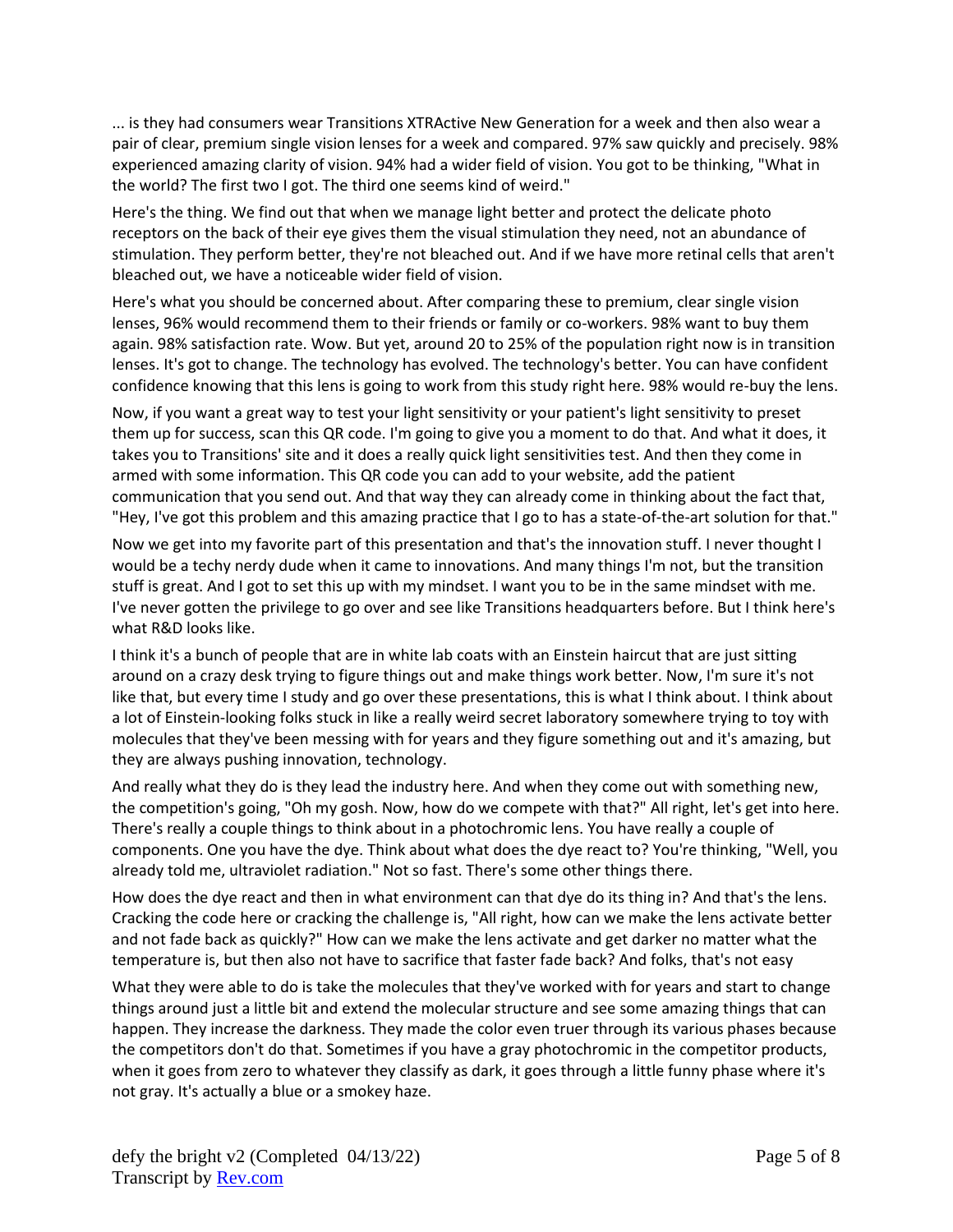The consumer doesn't want that. They want consistency. And then, of course, they also want speed. They don't want the lens to be dark indoors forever. These things are extra dark even in hot temperatures, because they were able to change the molecular structure of this dye to increase the bandwidth that it reacts to. Well, you may be wondering, "What is that? What are you talking about here?" It's improved solar spectrum absorption, meaning they're still very reactive to ultraviolet radiation.

But what they've done is they've been able to extend the band of wavelength in the visible spectrum that the lens reacts to and this is exciting. Because once you start are adding ultraviolet radiation and now you put more visible light activity, that's how we're able to activate more dyes than temperature is able to deactivate. So this constant tug, yin and yang, back and forth, how do we get there? And what the folks have Transitions have been able to do is embrace and enhance more of the visible light to make the lens extra powerful and extra dark.

What this leads to is enhanced performance. Now you should understand why the lens actually activates in the car. Because remember, inside of the car, there's no ultraviolet that radiation. How in the world could the lens get to a category two if it doesn't react to ultraviolet radiation? Because it now reacts to more visible light and can get to a category two. And will do better than other generations because these dyes are new. These dyes function more effectively because they're more sensitive to visible light.

Also, once again, hot temperatures because you now have more of the stimulus that changes the product to dark, then you have the stimulus that changes it back to light. It's all about in this plane with the molecules to get it to react to more visible light than before. Now to switch over a little bit. You got to think about these dyes. These dyes are enhanced. They have better molecules on them, but the dye still has to work into some type of matrix. And it's this nanocomposite matrix and Transitions has pioneered this matrix.

It started with the Transitions GEN 8 and they've evolved it since then. And what they're able to do, this is like the playground that the molecules get to play in. What happens, what needs to happen is the molecules and the dyes they have to change shape, which means the matrix that they're in needs to be soft so they can do that. But your consumers don't want a soft lens because it's going to scratch easily. So there has to be areas that the matrix is very, very hard for durability and there's got to be areas that are soft so the lens can do what it needs to be able to do.

And they're able to do that in this kind of this really cool crystal lattice-looking thing that you see here, and this is how we're able to no longer have to compromise anymore. That's how the lens can get dark really fast because remember that's the molecular change. It's reacting to more stimuli, more visible light and ultraviolet radiation. Now to flip back, it's got to be able to move more effectively. And it does that because the matrix is much more forgiving. The matrix is much softer so it can flip back quicker. So that's how it can have that quick fade back without having to sacrifice any darkness.

And if we take a look at XTRActive New Generation and compare it to other competitors' products A, B and C that are on the market, take a look here. Remember the XTRActive one is the cool little orange-y looking thing. And let's take a look at how it stacks up indoors under how clear are they? Right there with everyone else. There is a hint, a hint of tint inside. Now here's the thing, folks, I did this for years too and I would-

## PART 3 OF 4 ENDS [00:24:04]

Here's a thing, folks. I did this for years too and I would do what everyone else does and I would take something white and I would take my transitions lenses off and I'd put them up there and go, "Oh, okay." What's the problem with that? Now I haven't been outside lately, but does my face look like this?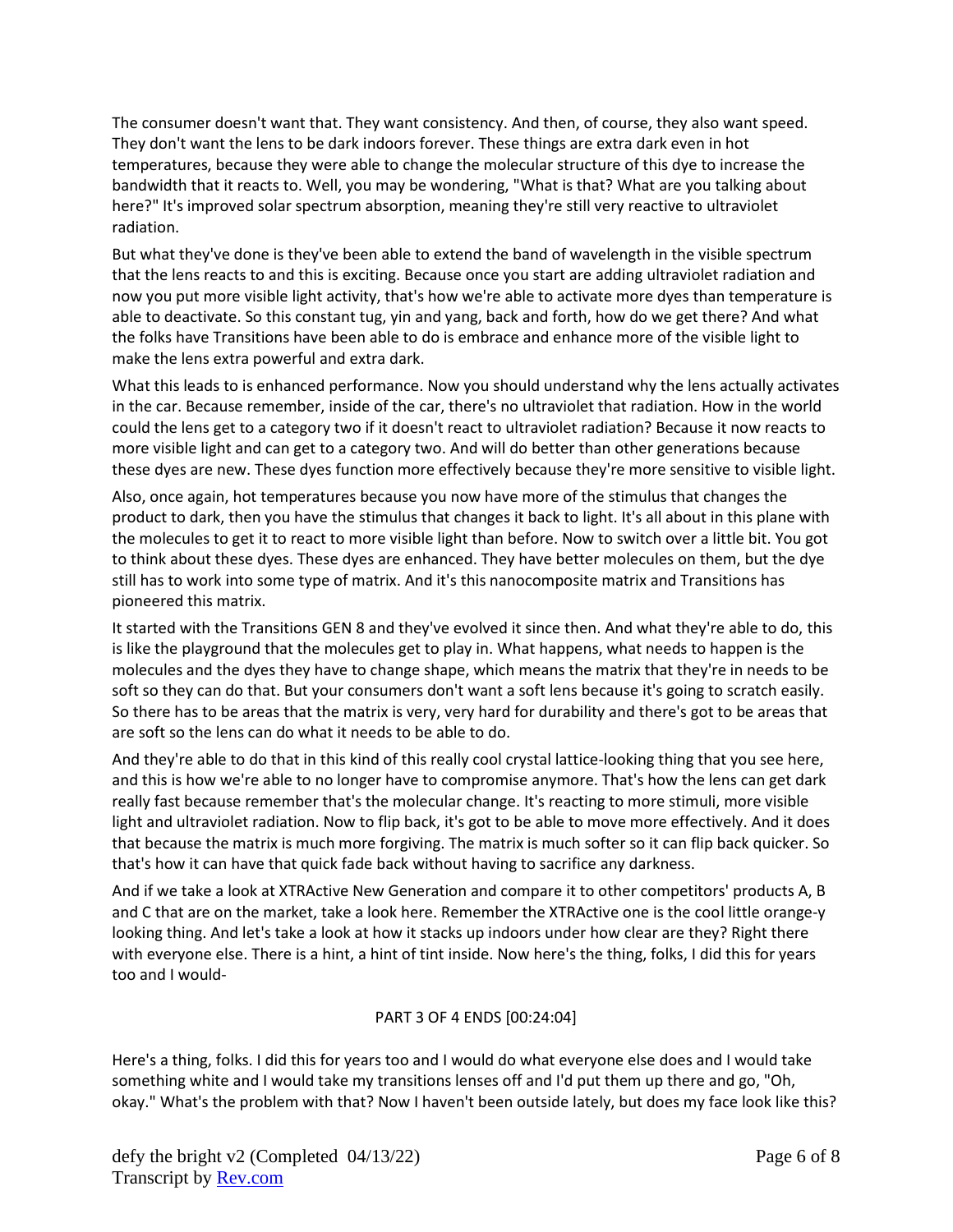This is where y'all should say no. Please. Hopefully I'm a little bit more tan than this. Stop doing this. This is artificial.

What's better, is this. You can take the lens and put it up on my skin and see what it looks like. That's what it's going to look like right here. And that's what matters. It doesn't matter what it looks like on something white. Who cares about that? What matters is how it's going to look like on our skin. And I'll tell you, if we say that there's a little bit of extra tint, it's tough to see. I mean, it's tough to see.

I have multiple pairs of glasses, some with Gen Eight and some with Xtractive New Generation and I can't tell the difference. I have to go down to our optician Chloe and say, "Hey, by the way, which frames do I have and which product in?" Now I can't tell when I go outside. And then I remember that because they do get super dark and they definitely activate in my car, which my Gen Eight don't.

So think about this for a little bit. Indoors, there they're at, that cute little orange say let's get in the car. It's 73 degrees, 73 degrees. Look at where we're at, close to that category two level already leaving other products that are out there in the dust.

Let's also take a look at 95 degrees. You can see how we increase. We've gotten even darker in that area right there. And then let's take a look at that highest level when we're outside, when we're outdoors and it's that beautiful temperature of 73 degrees. You will see a little bit of enhanced darkness there. And the reason you will is remember, heat still makes the lens go back to its clear state quicker. But the difference between 95 degrees and 73 degrees is a big, big difference with New Generation. Like I said, not as sensitive, not as noticeable. That's why we're able to achieve that category three level at 95 and 73. Now technically yes, the lens will be a little bit darker at 73 degrees Fahrenheit, but the difference is not that noticeable.

We take a look at this product and really what I want you to remember, the take home points, this is the darkest lens on the market no matter what the temperature is. It's the darkest lens in the car. Why does it do that? It does that because the mad scientists, the Einsteins, that transitions figured out how to play with the molecules and make a more reactive to visible light, expand the spectrum that the lens reacts. So now it's ultraviolet radiation and it's visible light working together to get that lens dark, no matter what temperature. As always transition products do an amazing job blocking 100% of UVA and UVB.

Xtractive New Generation, not a better product on the face of the earth when it comes to blue light. Remember 34% indoors, 90% outdoors. It is a very, very clear lens indoors. I would tell you if you do the skin test, not the white paper test, almost impossible to tell it's got an inner protection. Remember, 35% faster to fade back because of that enhanced, amazing, nano composite matrix.

What your patients and what your wearers need to hear from you is this, this New Generation... I mean, so dark. It does an amazing job. It's the darkest photochromic lens in hot temperatures and in the car. The best light protection, no matter if they're inside or outside. They feel actually more protected than sunglasses. Remember, it's a mental thing because the lens is changing. More technologically advanced. They do report better vision in that test. Remember the week on, the week... And just a regular... Well, not regular, a premium pair of single vision solutions, they report better vision. And once again, the best blue light protection that you can get if they're worried about screens, they're worried about digital devices, LED lights. Remember, it's our job though to educate. Indoors, definitely an issue. But outdoors, the sun is the single biggest emitter of harmful blue light.

The great thing about Xtractive, remember I talked about the style earlier? The Xtractive base product is the one that is available in iconic colors and the style mirrors. You haven't experienced style mirrors? You should. They're cool. They add a coolness factor to lenses. Now there are some things you need to educate your consumers about because it is a mirror, it's going to increase the reflections. Not necessarily the best thing for an everyday pair, but I have a pair of these and when they activate and I'm